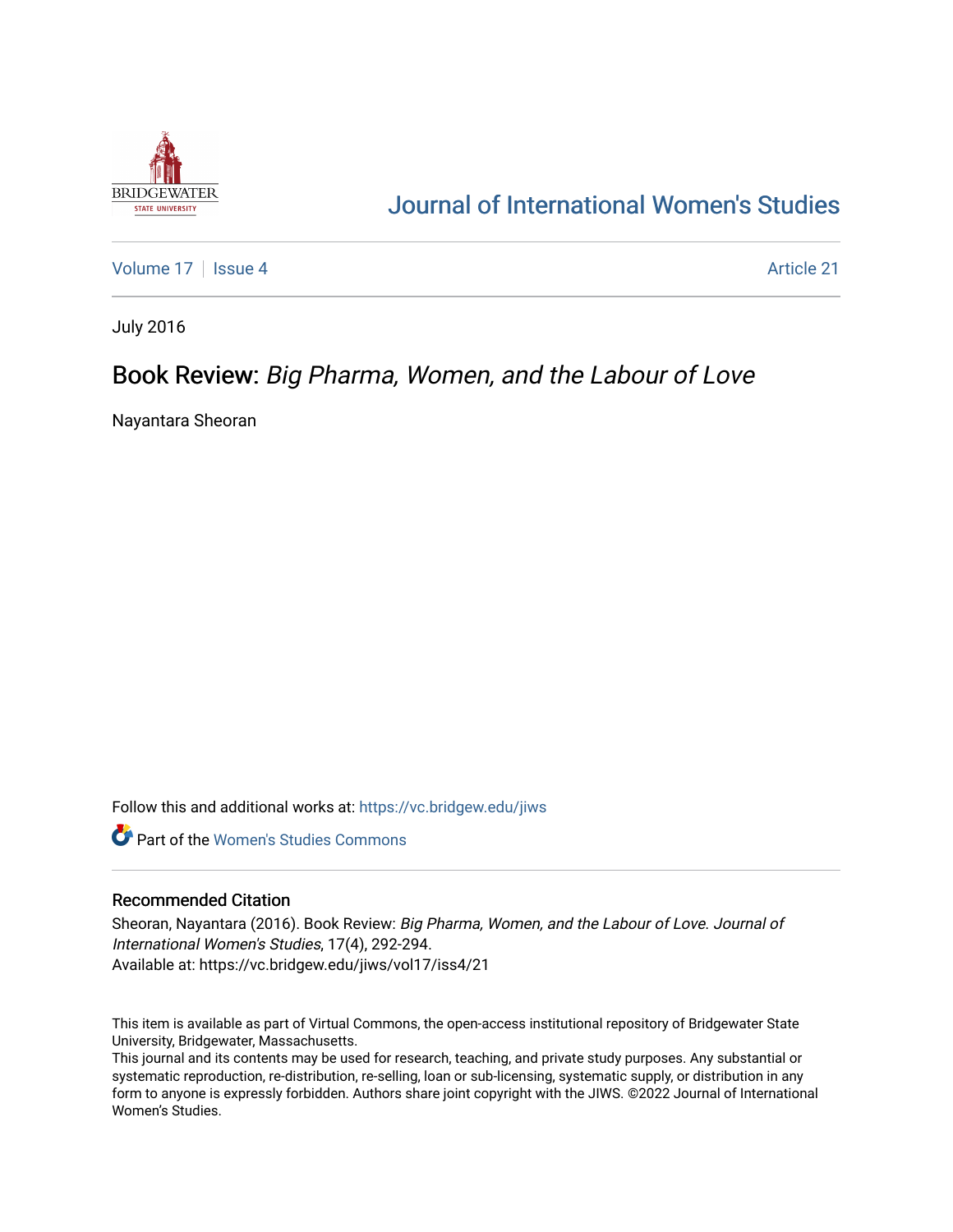#### Sheoran: Book Review

This journal and its contents may be used for research, teaching and private study purposes. Any substantial or systematic reproduction, re-distribution, re-selling, loan or sub-licensing, systematic supply or distribution in any form to anyone is expressly forbidden. ©2016 Journal of International Women's Studies.

### *Big Pharma, Women, and the Labour of Love.* **Thea Cacchioni, 2015. University of Toronto Press: Toronto, Buffalo, London. 167 pages (including index) \$26.00 (paperback on Amazon)**

By Nayantara Sheoran Appleton<sup>1</sup>

In August 2015, the United States Food and Drug Administration (USFDA) approved the "pink Viagra" or "female Viagra" with the trade name of Addyi (Flibanserin is the name of the medication). Prior to its approval in 2015, the FDA had denied the pharmaceutical company's application twice before, because of the concerns raised around issues of safety and efficacy of the drug based on the data collected. One of these denials happened after a FDA hearing in 2010, a hearing at which Thea Cacchioni testified against Flibanserin. Thus, then this book *Big Pharma, Women, and the Labour of Love* by Thea Cacchioni is a joy to read as it allows the reader direct access to a historical moment – a moment that Cacchioni is not only writing about, but also participating in by being involved with the hearings. Her experiences, her depth of knowledge about Female Sexual Dysfunction (FSD) and its mis/classification within the medical establishment, her empirical work with women suffering from sexual pain and her effort to view this critically through the theoretical paradigms of bio-medicalization and heteronormativity makes this an engaging read.

The book, while concerned with issues of pharmaceutical interventions in women's sexual lives and choices, extends the analysis to work with women who have experienced physical pain, displeasure, and even marginalization because of not being able to participate in heteronormative sexual behavior (penetration followed by orgasm). Here Cacchioni looks at women's articulations of their sexual problems, how they address them, what factors influence their perceptions and choices, what coping strategies they employ, and above all what this tells us about medicalization of sexual pain, FSD, and heterosexual norms. She concludes, "[…] that despite sophisticated efforts, drug companies and sexual medicine physicians so far have failed in their vision to create a market of pill-popping women diagnosed with Female Sexual Dysfunction (FSD)" (pg. 4). Thus this book creates a new critical mode of analysis that looks beyond the first layer of critique of the marketization of sex under neoliberal regimens, and uncovers the complexities of sexual medicalization by focusing on women who *do* suffer from sexual pain and who desperately seek to live lives beyond this pain and discomfort. However, the cohort of women that made up the research in this book upend any simplistic analysis, and instead of promoting or encouraging pharmaceutical interventions offer transgressive and sometimes subversive solutions to achieving more fulfilling lives – sexual and otherwise. From refusing to be "normal" in terms of hetero sex, to seeking alternative relationships that were based on non-sexual pleasure, these women refused to participate in "sex work."

The book is divided into six chapters, an introduction, and an epilogue, with each section being a comprehensive analysis and conclusion that the author builds towards. This is particularly helpful, if this book is to be used in upper level undergraduate or graduate classes. The Introductory

 $\overline{\phantom{a}}$ 

292

<sup>&</sup>lt;sup>1</sup> Nayantara Sheoran Appleton is a Postdoctoral Research Fellow in the Department of Anthropology and Sociology of Development, The Graduate Institute of International and Development Studies, Switzerland Email: nayantara.sheoran@graduateinstitute.ch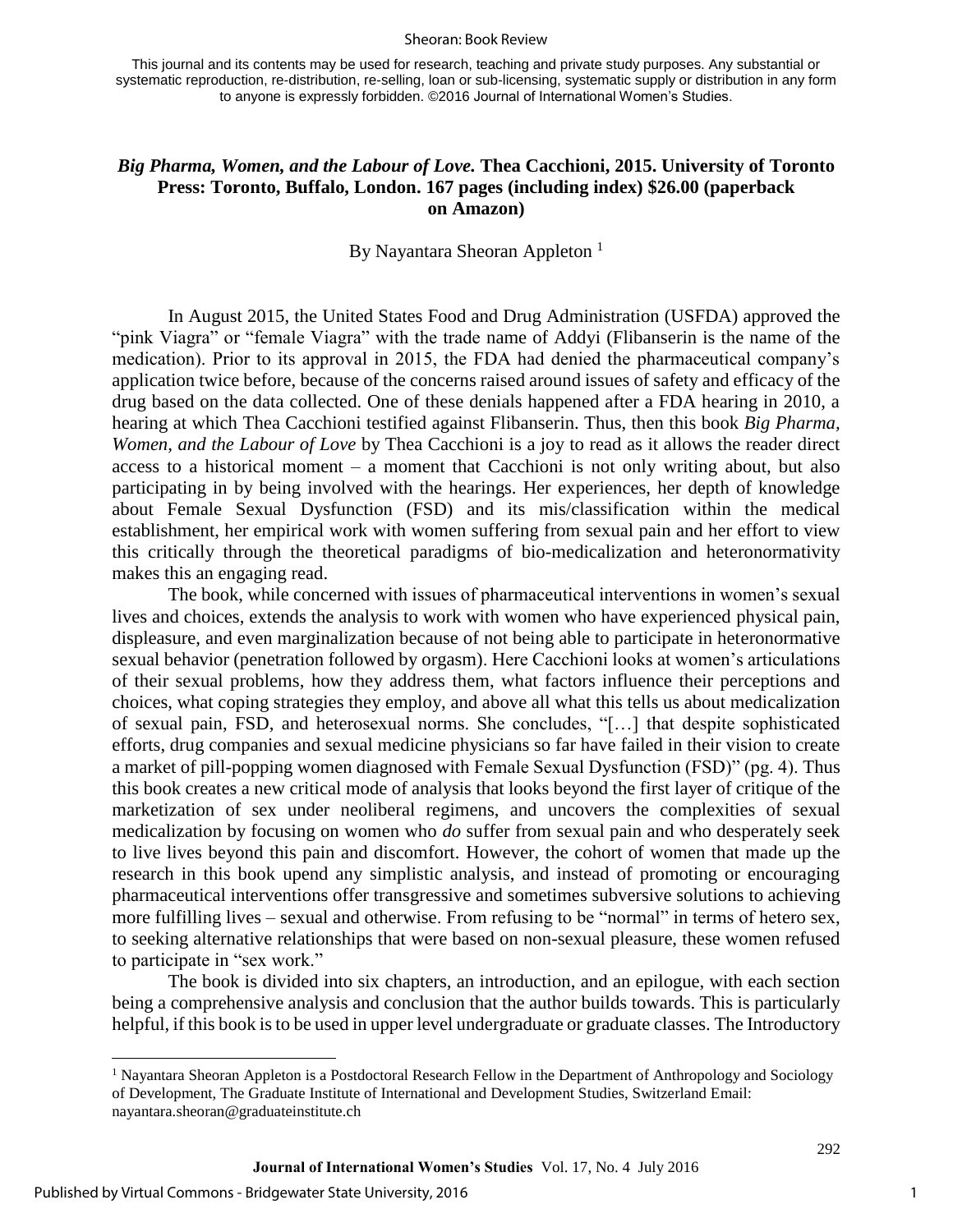Chapter and Chapter One lay out the author's main argument about the need to look beyond medicalization of women's sexual lives and looking at their socio-economics to truly enhance their sexual and everyday lives. Chapter One, in particular is a through and fascinating read as the author brings into focus the myriad ways corporate, medical, and pharmaceutical interest coalesce to create a market for FSD, as a per-cursor to any launch for a medical intervention. The readers would appreciate the details in which she lays out the academic and professional (profitably so) journeys of Dr. Irwin Goldstein and Dr. Jennifer Berman (and her sister), the leading experts who worked through public media and academic publications to create and promote the idea of FSD and its possible cure being limited to pharmaceutical interventions. Chapter One, also traces the interesting machinations undertaken by various drug developers in trying to figure out the different physiological problems that contribute to FSD and being the first to come up with solutions, i.e. solutions that can be marketed.

While the previous chapters provide cohesive details of the history of medicalization of FSD, Chapter 2 is an interesting unpacking of the various ways in which women's sexual pain is discussed, addressed, and 'treated' by professionals and women themselves. It becomes evident that women who suffer from sexual pain perform a "labour of love" everyday in order to cope, sustain, and/or enjoy their relationships. From medicalized options and techniques of desensitization, to self-help "do-it-yourself' options, the ways of dealing with and treating sexual pain are analyzed here. The author makes the case, that even though these options are available to make sex less painful for her responders, the fact that the way women view themselves or are perceived by their partners as 'unwilling' to participate in heterosexual intercourse, suggests that individual work to participate in normative behavior does nothing to shift the burden and to imagine another normative possibility that is not hinged on hetero sex.

The following two chapters, Chapters 3 and 4, are tied together in that they first provide the theoretical background from which the author approaches hetero sex and then empirically unpack how women who experience sexual pain, view, participate in, resent, and resist at different levels the normative stance of hetero sex. A critique of the heteronormative paradigm(s), these chapters draws from feminist analysis to unpack the complexities of wanting to be pain free and 'normal.' The author, by focusing on the participants of the study, shows the nuanced way women wanted to participate in normative sexual activity, but in that they suffered from sexual pain allowed the women in this study to critically examine the constraining nature of heteronormative sexuality. These women, even though critically aware and sexually conscious of their 'difference,' often wanted to do the *work* that was involved in sustaining romantic relationships, in participating in pain free sex, and above all as a way to not feel excluded by the mainstream (hetero)sexual paradigm. Drawing from one of her participant's responses, Cacchioni writes, "At the heart of this statement [referring to direct quote from participant] is the notion that it is "normal" for women to *pretend* to be interested in sex in order for genuine desire to follow. Performance work is therefore normalized as part of a medical framework for understanding gender and sexuality" (pg. 91). Thus, visits to sex therapists and experts along side working on "improving" sexual experiences, women participate in what the author calls three kinds of sex work: discipline work, performance work, and avoidance work. Work that is never done, and requires constant monitoring in order for the participants to feel 'normal.' What was illuminating was that the women in the study preferred to do the 'sex work' required of them, rather than take a pill. As her participants phrased it, they preferred to "keep it natural." While the author hints at this, I wish I she has developed this a bit more and told the readers why is it that they preferred to keep it natural. The text throughout suggests, that even though the women were participating in sex work, it is because of their

2

293